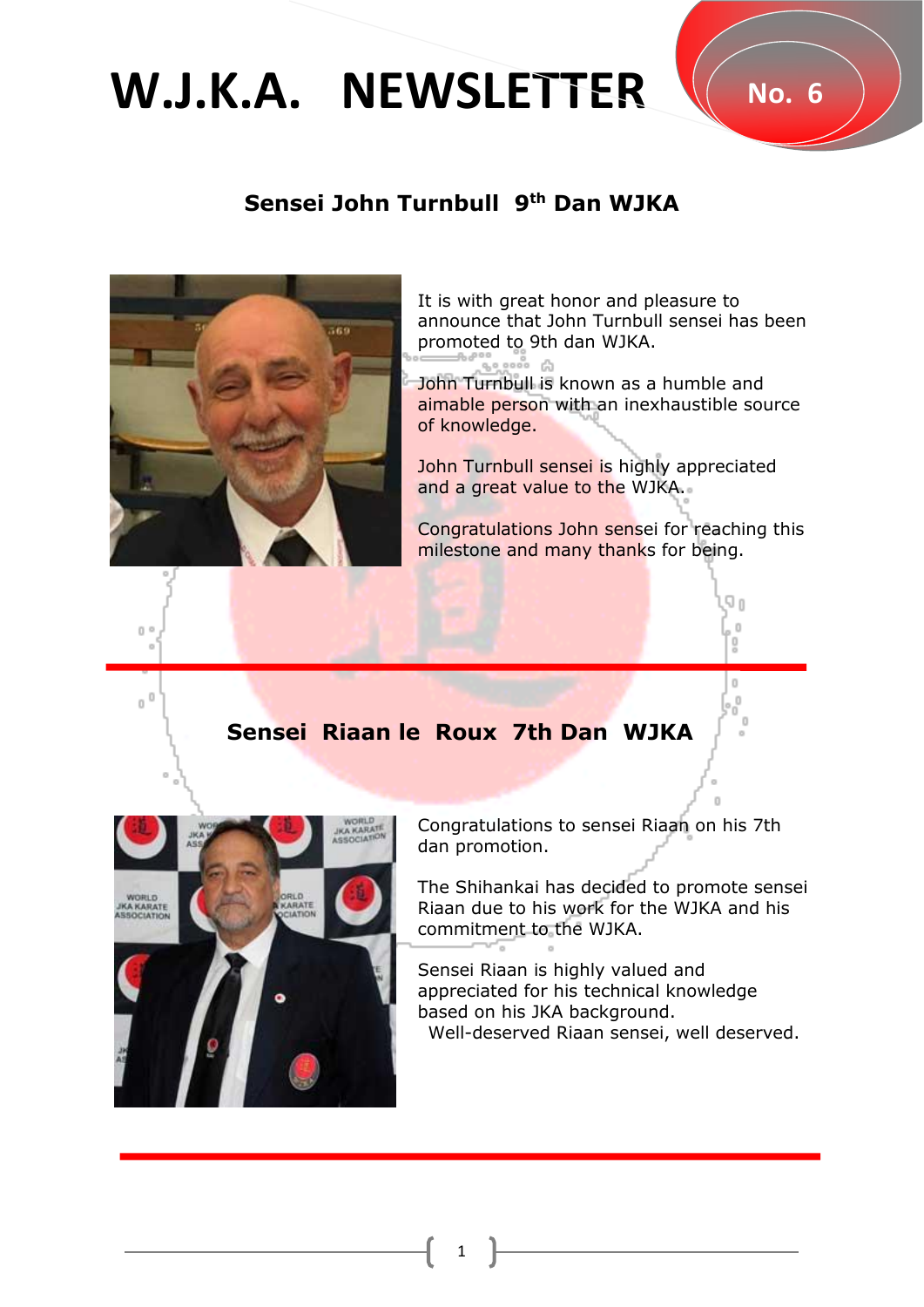# **W.J.K.A. NEWSLETTER** W No. 6

## **MEMBERSHIP**

## **Individual Membership Open for ALL grades**

WJKA membership is OPEN to ALL Grades.

At least 1-year membership is compulsory to all  $1<sup>st</sup>$  Kyu's to have the possibility for grading and registration Shodan.

The cost for lifetime membership is  $\epsilon$  30, -

• Lifetime membership will continue as long as a karateka is an active member of a WJKA Dojo. Where the Dojo leaves the WJKA, members will be allowed to continue as individual members. Such members must however inform the WJKA of their intention to remain as members within a 3 months period, failure to do so they will result in them becoming inactive.

## **EXAMINATION**

## **Dan Examination**

At least 1-year membership is compulsory to all  $1<sup>st</sup>$  Kyu's to have the possibility for grading and registration Shodan.

### **Time limits for re-examinations**

All karateka who must redo a part of their grading which they failed, must do so no earlier than 3 months or later than 1 year after their grading. Failing to do so will result in a full regrading being required with the resultant costs.

### **Next Int. Dan examination date**

At the 7<sup>th</sup> WJKA World Championships & World Camp there will be Dan examinations on the 4<sup>th</sup> of July in Uitenhage, South Africa

## **Dan Registration**

Dans must be registered within 3 months of the grading. No exceptions will be made.

Is the registration after 3 month, the date of payment will be the date on the certificate and not the date of the examination.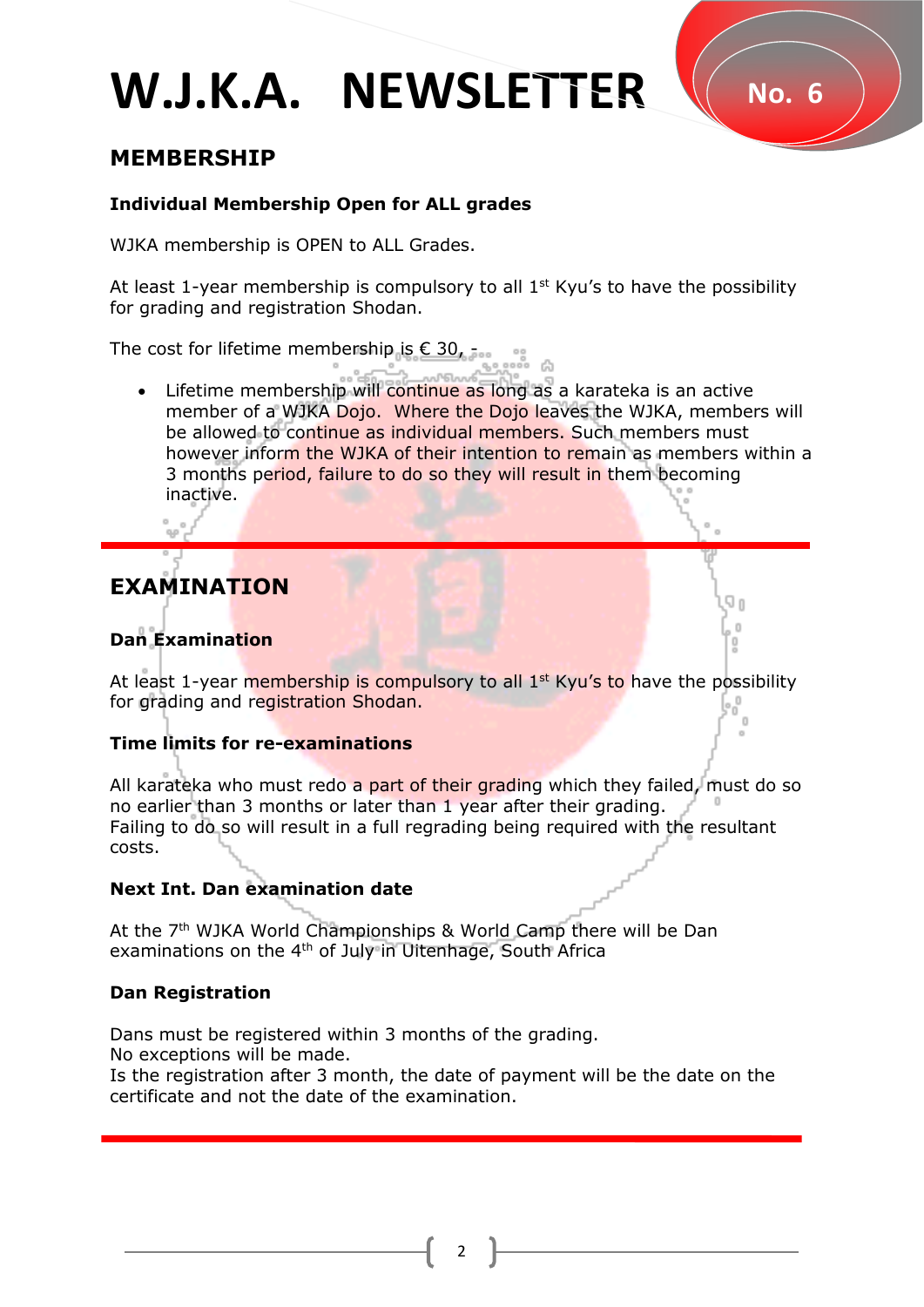## **W.J.K.A. NEWSLETTER** W No. 6

## **WJKA INSTRUCTOR PROGRAM IS LAUNCHED!**

This very exciting program is now active and launched, and HQ awaits your applications.

Contained in the Operating Guidelines you will find details on the process and fees. When an application has been filled out and approved locally then just forward the form and signup fee to HQ for further action.

Registered Instructor Trainees (Nidan and above) undertake 43 research papers and 30 practical modules. The training program is an in-depth education into Shotokan Karate and how to share this knowledge and experience with others. It also enables participants to obtain internationally certified credentials as Instructors and Examiners.

The initial faculty for the practical modules has been selected and consist of all 8th and 9th DANS with active "A" instructor licenses. Until additional instructors are added to this list, they will be the only accepted signatures for signing off the practical modules. The list will be reviewed periodically by the Instructor Program Office for updating purposes based on the active participants in the program. Please note that those 6th and 7th DANS with active "A" Instructor licenses that are interested in teaching the 30 practical modules can apply to the Shihankai for approval as recognized faculty.

Existing WJKA Instructor and Examiner licenses are grandfathered into the new program. Those seeking a higher level will be required to pass a written and practical exam.

Only active WJKA licensed Examiners can undertake WJKA examinations. For those seeking Examiner rights without a license at the required level, they must first be an enrolled Instructor Trainee (without Examiner status), or a licensed Examiner of lower level, and then request proxy temporary grading authority from the Chief Instructor or from an active "A" Examiner with an 8th DAN or above.

If questions arise feel free to ask WJKA HQ, Wouter Meedendorp or myself for the answers.

I look forward to seeing your applications arrive at HQ.

Sensei Rick Chernoff Director WJKA International Instructor Program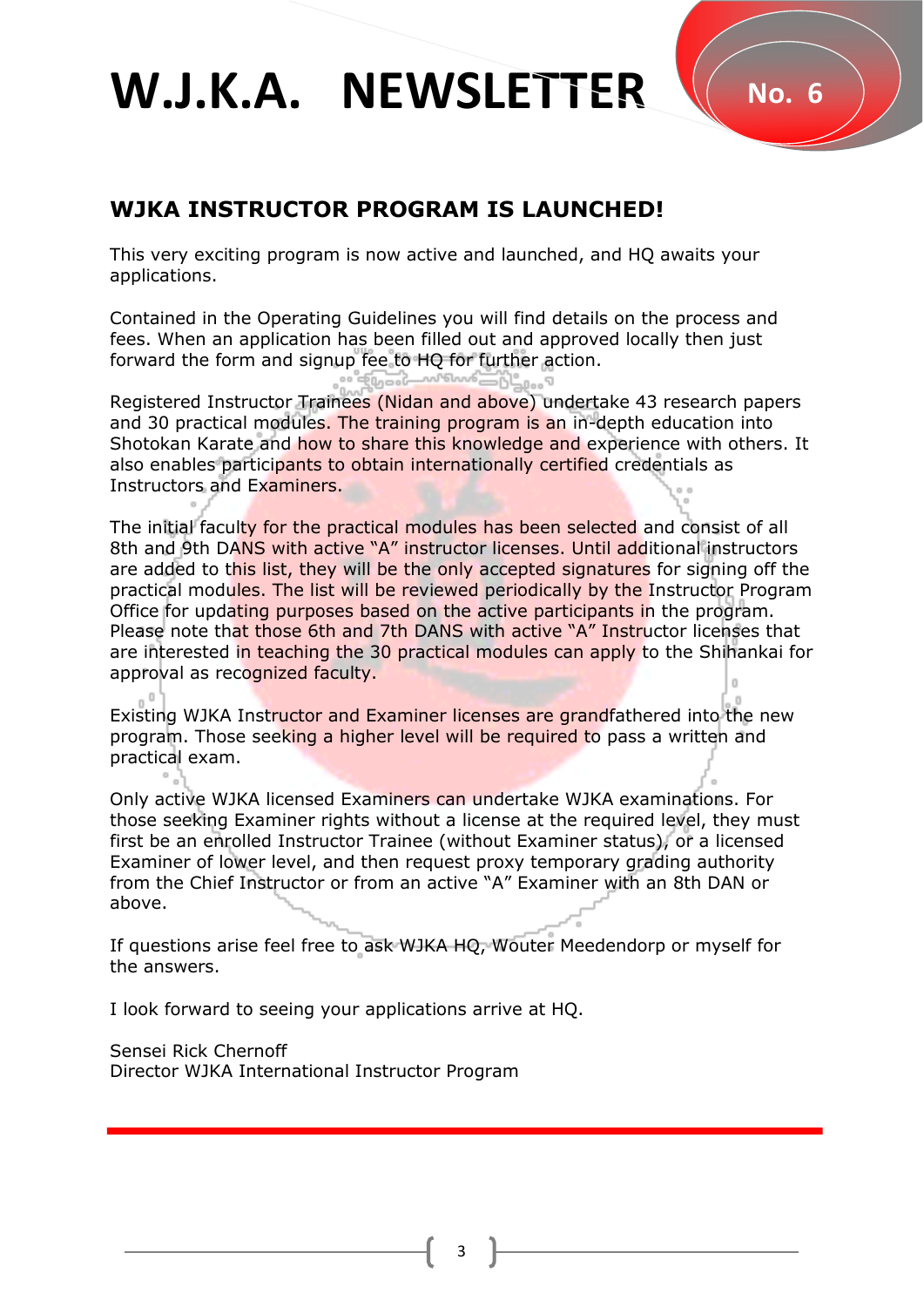# **W.J.K.A. NEWSLETTER** W No. 6

## **WEBSITE**

### **Reports, Photo & Video Gallery**

If your event / seminar / examination etc. is finished HQ kindly requests, you to send a report / photo - video for the WJKA HO website. This is for promotion of your organization and WJKA.

You may send everything to our email [info@wjkahq.com](mailto:info@wjkahq.com) or if it is too much to send by email please use [www.wetransfer.com](http://www.wetransfer.com/) (max 2 GB)

#### **Web designer**

You can contact the webmaster/designer Hanny Knobel for all web info and designs at [admin@wjkahq.com](mailto:admin@wjkahq.com)

#### **Website HQ renewed**

Our website is renewed and much easier to find whatever you want / need.

On the front page you will find:

Link to the affiliation form and other forms Our Services: Members page / History / Officials / Events Resource Links / Reports & Photo's / Video's / Shop / Kids site /Newsletter Info about the upcoming 7<sup>th</sup> WJKA World Championships & World Camp in South Africa and a link to the invitation, entry forms & tourist information. The WJKA Team with a link to all our board members.

To contact HQ is also very easy. You only fill-out the contact form and send it. We will respond within 24 hours.

Curious about the new website?

Visit our website [www.wjkahq.com](http://www.wjkahq.com/) and let us know what you think of the new site.

We appreciate comments.

## **EVENTS**

### **Schedule 2019**

HQ has sent an email with the request to send your yearly schedule for the website.

If you did not respond you still can do that.

If you want your event listed on our worldwide schedule you must send all details to our administration office info@wikahq.com att. to webmaster.